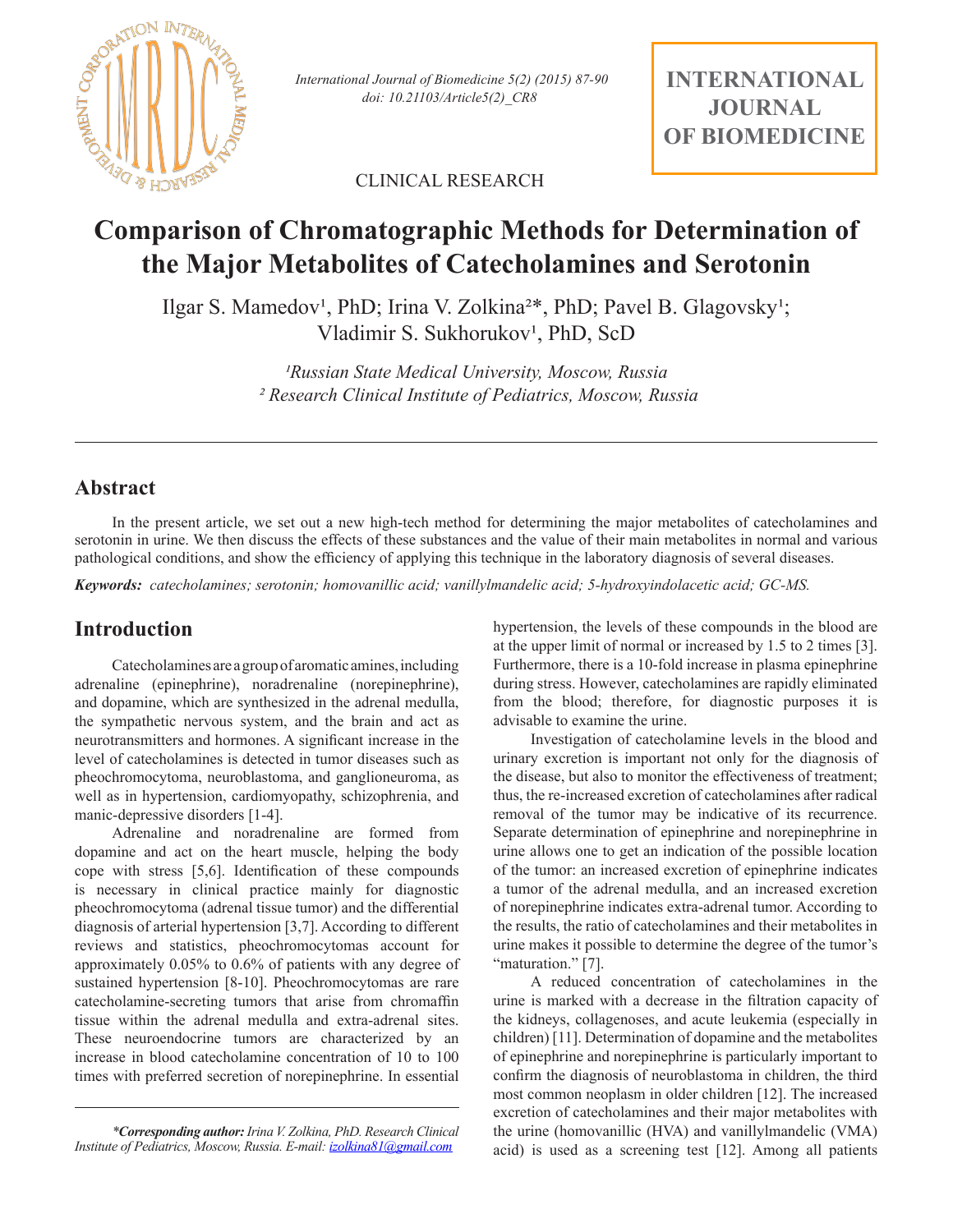examined with an identified neuroblastoma at the early stages, the survival rate was 97% in contrast to 45% in children who were diagnosed clinically.

Serotonin is a monoamine neurotransmitter. Approximately 85% to 90% of the human body's total serotonin is located in the enterochromaffin cells in the gastrointestinal tract, where it is used to regulate intestinal movements. The remainder is synthesized in serotonergic neurons of the central nervous system, where it has various functions. Serotonin secreted from the enterochromaffin cells eventually finds its way out of tissues into the blood. There, it is actively taken up by blood platelets, which store it. When the platelets bind to a clot, they release serotonin, where it serves as a vasoconstrictor and helps to regulate hemostasis and blood clotting. Serotonin is metabolized mainly to 5-hydroxyindolacetic acid (5- HIAA), chiefly by the liver, and excreted by the kidneys. In clinical practice, the determination of serotonin in the blood is particularly informative in carcinoid tumors (a type of neuroendocrine tumor) of the stomach, colon, and lung, when its concentration is increased 5 to 10 times [13]. Determination of elevated levels of the serotonin metabolite 5-HIAA in the urine confirms the presence of a tumor. In typical cases, the diagnosis of the carcinoid syndrome of flushing, which is characterized by short rushes of blood to the face and upper body, diarrhea, development of endocardial fibrosis, is not difficult. But sometimes, in severe hypertension and nonnoticeable other symptoms, it is mistaken for a hypertensive crisis. Such attacks are also observed in mastocytosis, as well as in thyroid cancer in women [14].

Another promising application of a thin chromatographic analysis of metabolites of catecholamines and serotonin is the evaluation of the vegetative status in children. Because, catecholamines, serotonin and their metabolites are sensitive and specific biochemical markers for the diagnosis of various diseases, including childhood, the development of new methods for the analysis of these compounds is important for fundamental medicine as well as for practical medicine.

Methods for determining the levels of metabolites of catecholamines and serotonin in the urine should be very sensitive and accurate, allowing one to identify and trace the dynamics of changes in these values. Such methods of their joint determination as HPLC and GC-MS meet these requirements [15]. For this purpose, ELISA is not sufficiently informative.

The objective of this research was to study the possibility of applying the new algorithm to diagnose various diseases by determining levels of metabolites of catecholamines and serotonin in urine using new high-tech methods and evaluating the effectiveness of the joint determination of these compounds.

## **Methods**

The study included 100 children aged from 2 to 16 years who were hospitalized in clinical departments (nephrology, genetics, and psycho-neurology) of the Research Clinical Institute of Pediatrics. Written informed consent was obtained from the child's parents.

The study samples were daily urine of patients. After collection of daily urine, about 100 ml from the total urine volume were selected in a plastic container with indication of diuresis. We used 6N of hydrochloric acid as the preservative. Samples were frozen at -20° C for prolonged storage, because term storage of samples in a refrigerator at  $+2+8$ ° C after acidification cannot exceed 5 days. Selected biomaterial was analyzed by gas and high performance liquid chromatography. Gas chromatography was combined with mass spectrometric detection (GC-MS). Sample preparation processes included selective solvent extraction of catecholamines and serotonin metabolites, and concentration of extractant and derivatization at 80°C. Methyltestosterone was used as the internal standard.

Determination of metabolites of epinephrine, norepinephrine, serotonin and dopamine (HVA, VMA, and 5-HIAA) was performed by a GC-MS system equipped with an autoinjector AOC--20i (Russian State Medical University, Department of Clinical Laboratory Diagnostics). For each sample, we obtained a chromatogram, in which a concentration of the metabolite in mg/day was determined via a computer data processing system, CLASS-VPTM Chromatography Data System, for gas chromatography-mass spectrometer. All data were subjected to statistical analysis. A chromatogram of urine obtained by GC-MS is shown in Figure 1.

#### *High performance liquid chromatography (HPLC)*

In the analysis, HVA, VMA, and 5-HIAA were used as the standards. Iso-vanillylmandelic acid served as an internal standard. All compounds were purchased from Sigma-Aldrich. Standard solutions of test compounds at the concentrations of 100mg/l were prepared by diluting hydrochloric acid at 10 to 3M and stored at 4°C. In this state, they were stable during 6 months. Working solutions were prepared from 10-fold diluted standard solutions.

Analysis of the samples was performed by the liquid chromatography tandem mass spectrometer Agilent Technologies 6410 Triple Quad LC/MS with autosampler, consisting of a double gradient pump Agilent 1200 series, vacuum degasser, and the analytical column Zorbax Eclipse XDB8-C18 (4.0h150 mm; particle size 5m) equipped with a temperature controller.

The data obtained were analyzed using Mass Hunter software for the analysis and identification of the chromatographic peaks. Ultimately, the concentration of a certain metabolite in the urine was calculated in mg/day. Figure 2 shows the chromatogram of urine obtained by HPLC.

#### **Results**

The high-tech methods of GC-MS and HPLC-MS for the joint determination of metabolites of catecholamines and serotonin in the urine showed the effectiveness of these methods as a diagnostic algorithm, which can be recommended as methods of screening for early detection of a number of neoplastic diseases in children. The methods described in this article are highly sensitive, specific, rapid and not very expensive, which allows them to be used in laboratory practice of medical institutions.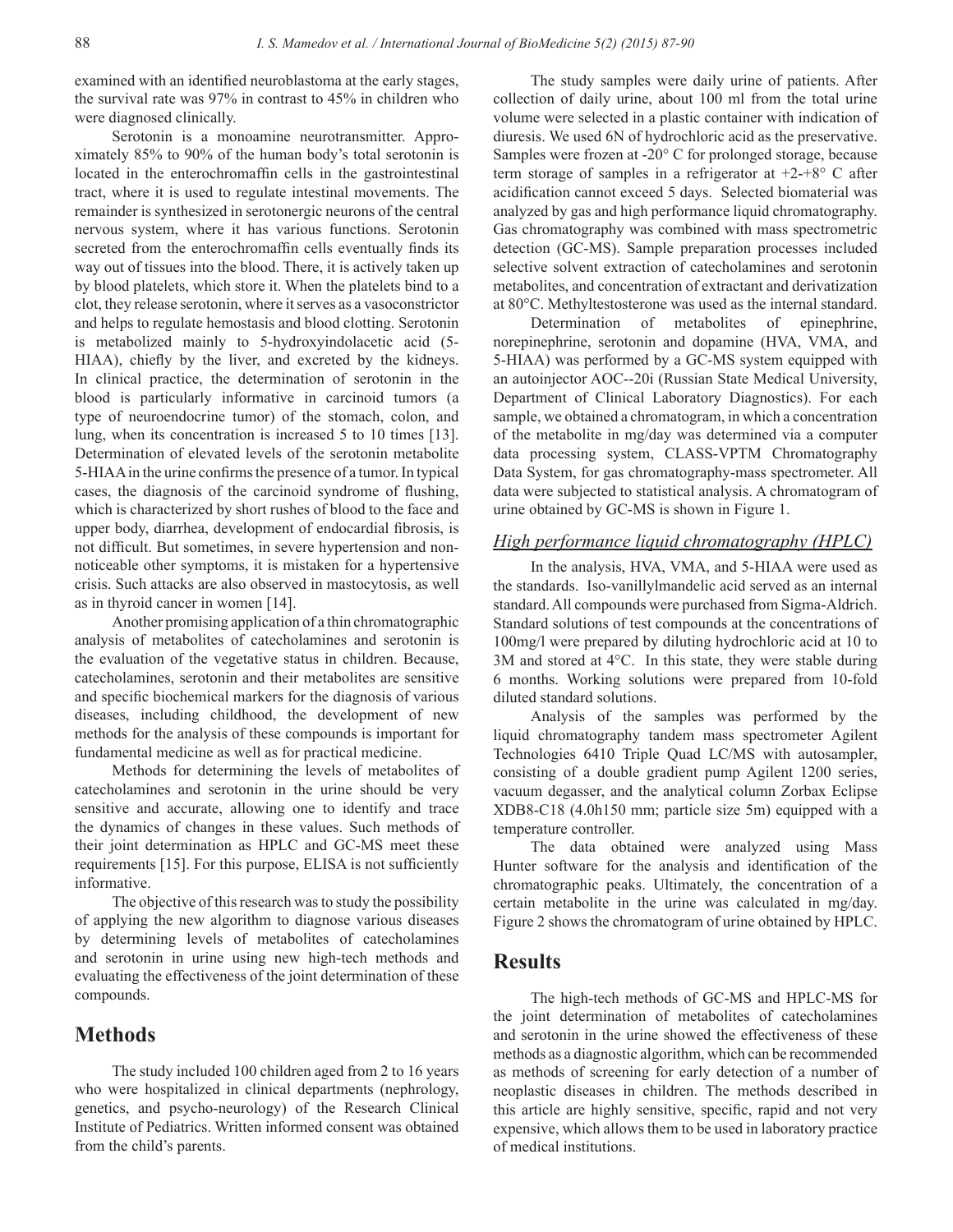

*Fig. 1. The chromatogram of urine obtained by GC-MS*



*Fig. 2. The chromatogram of urine obtained by HPLC* 

Chromatographic analysis of the catecholamine and serotonin metabolites was performed in 100 children with suspected various diseases. Based on analysis of the patients' urine, the reference values of catecholamines, serotonin and their main metabolites were determined (Table 1). Diagnosis of neuroblastoma in children was confirmed in 3 cases, when the levels of VMA and HVA in urine were above the age norm, on average 3 times higher. Diagnosis of pheochromocytoma was confirmed in 5 children, and in 3 cases this disease was diagnosed at early stages in the subclinical phase.